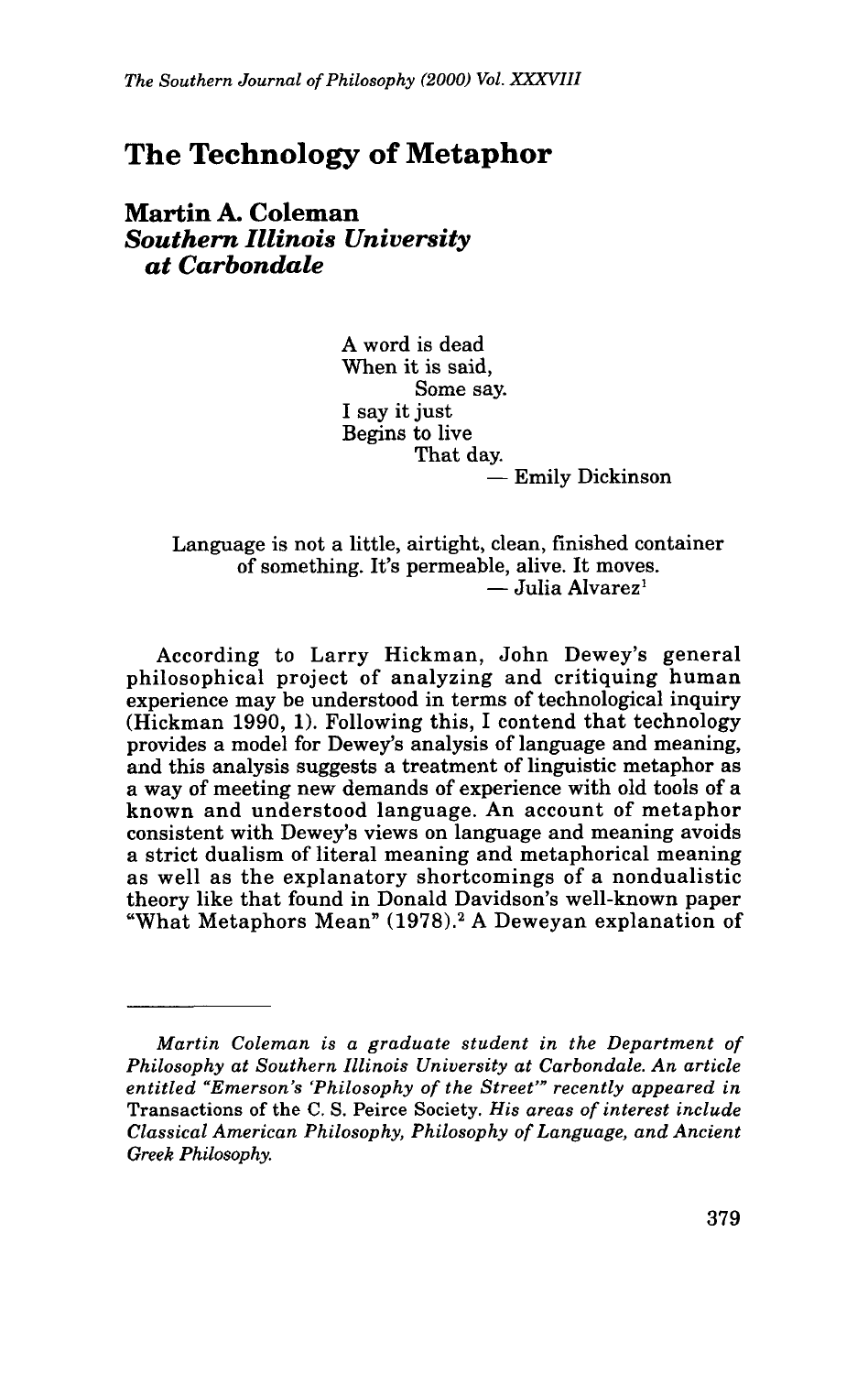metaphor, or what might be called the technology of metaphor, reveals continuity between literal and metaphorical meaning making the distinction one of degree rather than kind.

According to Hickman, technology for Dewey is not "naive" **or** "straight-line" instrumentalism that employs value-neutral tools and set procedures, formulas, or recipes (Hickman 1990, 13). For Dewey, tools and instruments are rife with potentialities which allow them to evolve in application. Technology, on this view, is human productive skill used in altering human environments and in accommodating humans to those environments (Hickman 1990, 70). This involves not merely shuffling or rearranging, but reshaping and transforming antecedent materials for the purpose **of** producing something new that solves a problem, for the purpose of making a tool. On Dewey's view, language and meaning result from a transformation of raw materials by evolving methods. Such methods can be used to meet further communicative needs in a particular situation by producing metaphors.

It follows that language is a tool. It is, as Dewey calls it, "the tool of tools" and "the cherishing mother of all significance"  $(LW.1.146)^3$  in that it makes further tools possible. As a tool, language embodies sequential connections in nature and denotes perception and acknowledgment of the connections (LW.1.101). **To** embody a connection is to have meaning and to have the ability to bring about further meanings.

The meanings embodied in language are the result of the establishment of relations between human beings and their environments. This begins with what Dewey calls an *imputsion,*  a blind surge of energy that is a movement of the whole organism into its environment. It is a drive to continue existing and proceeds from need (LW. 10.64-65). The environment of the live creature is a world with obstacles as well as neutral and favorable conditions. Converting obstacles and neutral conditions into beneficial means of support is the process that engenders in the live creature awareness of the intent that is implicit in impulsion (LW. 10.65). Awareness of intent changes blind impulsion into purpose, and this is key to the establishment of relations and, therefore, meaning.

Attempts to overcome obstacles begin with what has been gained in prior experiences. This is, as Hickman writes, a *"going outside* the immediate situation" in search of "a *tool* with which to operate on" the problematic conditions (Hickman 1990, 21). Going outside the immediate situation constitutes reflective experience which is itself a tool used to resolve a problematic situation (Hickman 1990, 41). The prior experiences sought out as tools are rooted in what were once blind, impulsive activities, in an interplay of natural energies (LW.10.30). What sets humans apart from other creatures is *consciousness* of relations in nature established through this interplay **of** energies.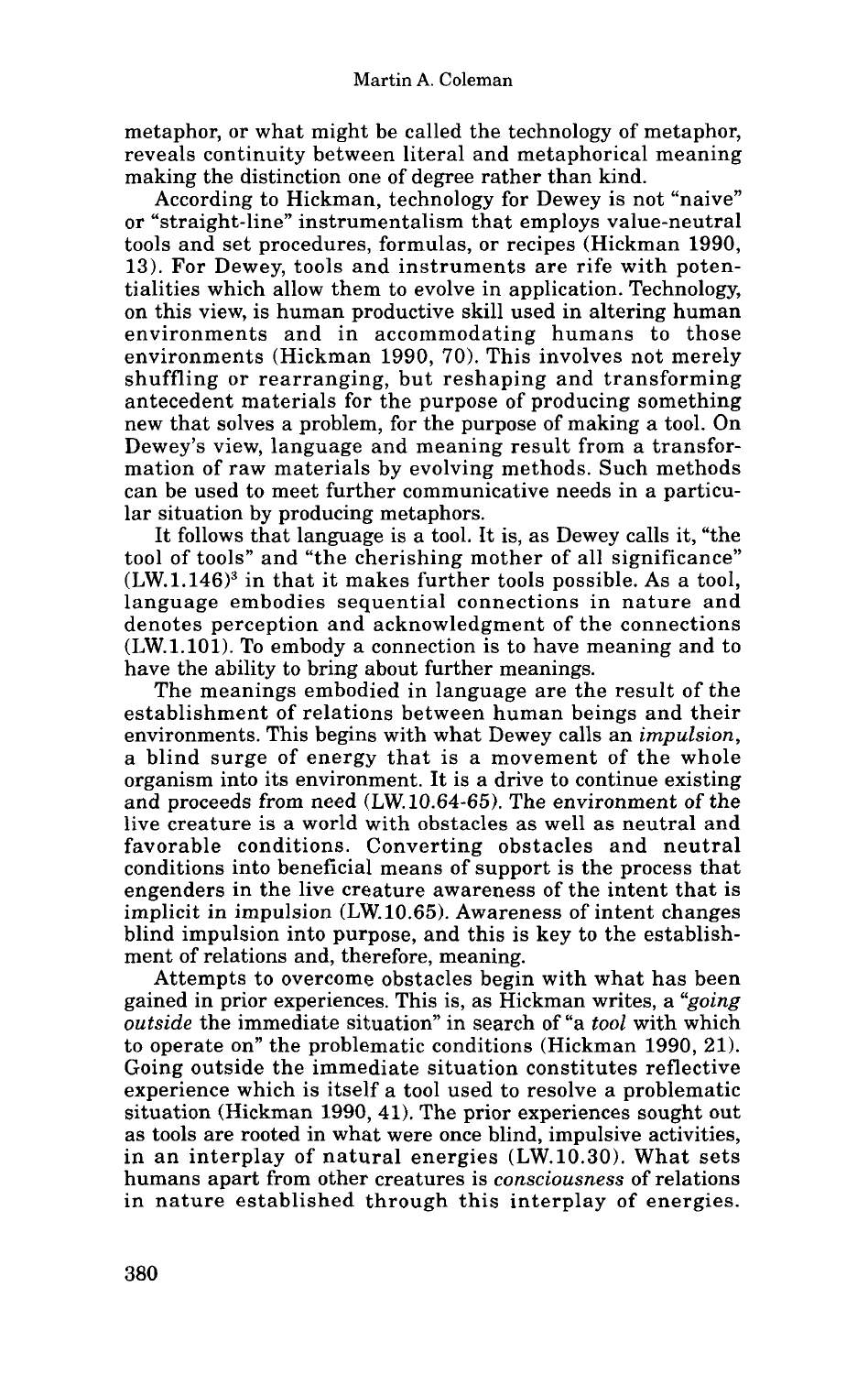Through consciousness humans transform cause and effect into means and consequences. This is the birth of meaning.

The transforming of an impulsion into a purpose and of prior experiences into means is a double change that gives rise to *acts of expression.* The raw material of impulsion and prior experiences are both transformed in the production of an act of expression (LW.10.66). Acts of expression do not include spontaneous cries, screams, grunts, or movements attendant upon pain, anger, pleasure, or relief (LW.10.67). These outward discharges are not expressive in themselves even though they may be signals to observers. But they are the *beginnings* of meaningful signs, of language. Such "natural ebullitions" are the "basic *material* of language," but they must first be shaped into "instrumentalities for a purpose"; these are raw materials for the "manufactured article" that is speech (LW.1.140; MW.8.66).

Cries and movements are transformed into expression as their producer learns that particular acts bring particular consequences, thereby becoming aware of the *meaning* of what he **or** she does (LW.10.68). One also can learn that the behavior of others is preparatory to certain consequences and so has meaning. In responding to the meanings of things, one occupies the standpoint of a situation that is shared by another person. Something is then common in two different centers of behavior. This common standpoint is essential to and distinctive of communication, language, and meaning (LW. 1.140). What is shared **or** common is a perception of a thing as it may function in the experience of the other; it is shared anticipation. If shared anticipation is the essence of communication, then understanding is manifested in coordinated activity.

Dewey writes:

**The heart of language is not "expression" of something antecedent, much less expression of antecedent thought. It is communication; the establishment of cooperation in an activity in which there are partners, and in which the activity of each is modified and regulated by partnership. (LW. 1.141)** 

The act of expression **or** communication yields something new, giving rise to language and bestowing meaning on events. Language and meaning arrive on the scene together in the expressive act. Communicative behavior is marked by awareness **of** intent **or** meaning which is regulated by cooperation.

Meaning is primarily a property of behavior. Secondarily, meaning is a property of objects. **A** thing acquires meaning as it becomes a locus of common activity, a means to ends, in other words, a tool. When events **or** things take on meaning and become objects, they take on what Dewey calls a double life (LW.1.132). What an event **or** thing is in its immediacy is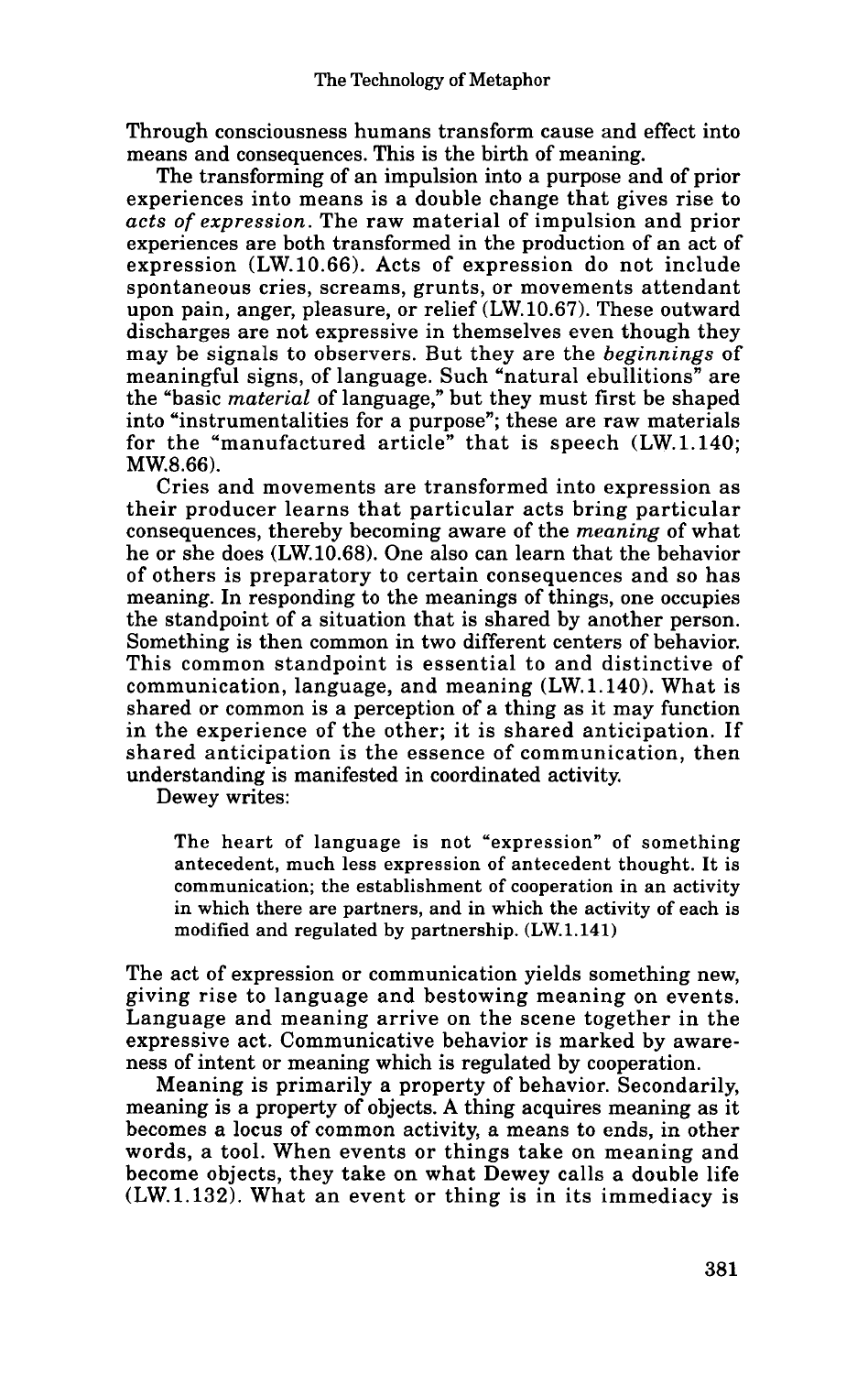distinct from and incommensurable with what it *can* be **or** its relationship as a means to some end. When a bare event acquires meaning, "potential consequences become its integral and funded feature'' (LW.1.143) in the sense of a second life.

When an event **or** thing takes on meaning and is related to particular consequences, the relationship must be distinguished and retained in order to keep the object from reverting to what it is in immediacy. The thing in its immediacy is far too transient to be of use. The flux of immediate experience must first be fixed by some easily repeatable and controllable act such as a gesture **or** spoken sounds before anything can be intentionally utilized (LW.1.146-7). **A** sign **or** language is a tool that fixes the flux and in this way deflects a meaning from the stream of immediacy. Without language to fix means-ends relationships, no tool could come to embody a connection and there could be no meaning. In this way language is the tool of tools.

While meanings do originate in social interaction, things used and enjoyed can be considered apart from social interaction, that is, they can be considered in their interactions as things and energies external to living creatures. To consider things in this way **is** to distinguish *proximate* meanings from *ultimate* meanings. In their ultimate meanings, consequences of the interplay of energies external to living creatures enter into relations with humans and human experience; "they enter finally into human action and destiny" (LW.1.149). Dewey gives the example of fire which enters into human experience as a fascinating spectacle, a potential danger, and a beneficial tool. The proximate meaning is the combustion of materials, the production of light and heat, and other consequences given in terms of nonliving energies. It is a meaning "without direct reference to human behavior" (LW.1.150-1).

In science, proximate meanings are the means by which human situations are modified, varied, and extended. Meanings are refined by abstracting away consequences from social situations, and this permits greater control of final meanings in human situations. Things are defined by consequences conveyed only by the relations of symbols. In the manipulation of symbols, new consequences can be discovered, experimentation is possible, and so new meanings can be bred and new experiences had. Symbols marking proximate meanings are highly refined tools that can be extensively manipulated.

The distinction between proximate and ultimate meanings can be considered as the difference between meaning that has a purely external reference (as in the case of symbols **or** words) and meaning that presents itself directly as belonging to an experienced object. In the first case, **the** symbol stands for an object **or** action, and it has meaning in the sense of standing for something else in systematic relation to other symbols. In the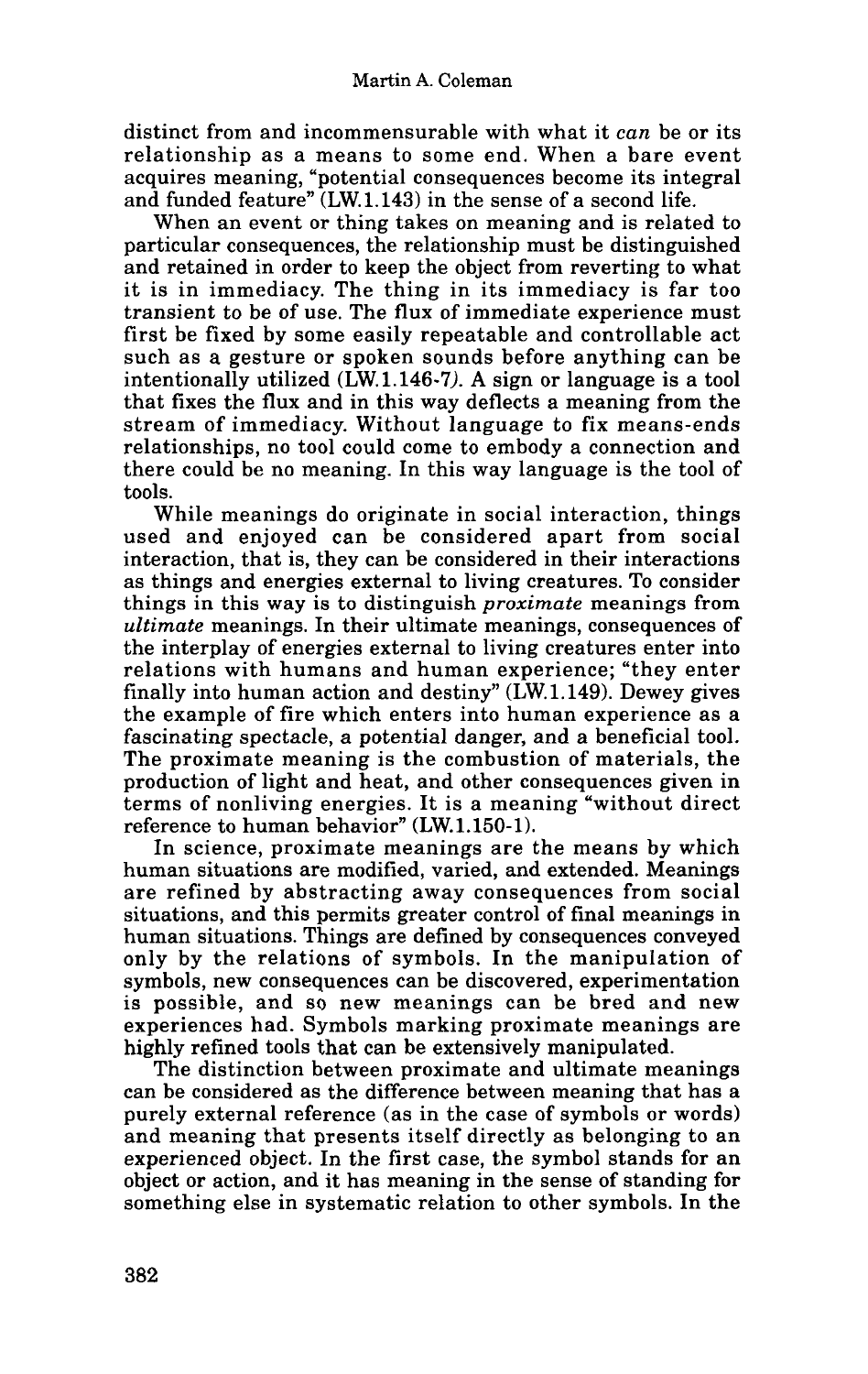second case, it is feelings, differences in *quality,* and not relations that mean something. In this case, meaning is directly had rather than stood for **or** pointed to (LW.1.198). Meaning is inherent in the experienced object, and, according to Dewey, no code **or** convention of interpretation is required (LW. 10.89).

Hickman casts this distinction in terms of *extrinsic* and *intrinsic* meanings (Hickman 1990, **40). A** thing has extrinsic meaning when it is an instrumentality; it has intrinsic meaning when it is enjoyed for its own sake.

In *Art as Experience,* Dewey draws this distinction again but in terms of *statement* and *expression.* **A** statement has meaning by standing for something; an expression presents its meaning in immediate experience. "Statement sets forth the conditions under which an experience of an object **or** situation may be had," while "expression ... does something different from leading to an experience. It constitutes one" (LW, 10.90-1). Statement has intent while expression is immediate realization of intent. Statement is generalized and leads to many different things of the same kind. The meaning of an expressive object is individualized and has "a local habitation." Dewey thinks the distinction may be best illustrated by the remark, "Science states meanings, art expresses them" (LW. 10.90).

**As** an example of a statement, Dewey suggests a signboard that gives directions to a city. The signboard does not present any experience of the city, but it does give conditions **for**  experiencing the city. Dewey cites scientific statements as the most helpful mode of statement.

The distinctions that Dewey makes suggest a narrower distinction within the linguistic realm, namely, the distinction between the *literal* and *metaphorical.* Literal meaning can be understood as a linguistic analogue to extrinsic meaning, while metaphor can be understood as a counterpart of intrinsic meaning.

The literal meaning of a word is, like any tool, the relationship between means and ends embodied in it. In its strictest literal meaning, a word is a symbol related to other symbols and having purely external reference to a meaning abstracted from human experience. This is a limiting case and seems unlikely to actually obtain since *any* symbol is immediately had and so constitutes an experience no matter how enervated.<sup>4</sup>

**A** linguistic metaphor is more an expression than it is a statement, and so it enters and is intended to enter into human affairs as an immediate experience to a degree that a mere symbol standing for something does not. Its meaning is immediately realized in experience. The literal meaning of the words used in a metaphor is often false, silly, **or** trivial. This meaning seems to be overshadowed **or** replaced by the metaphorical meaning, but actually it is transformed. and their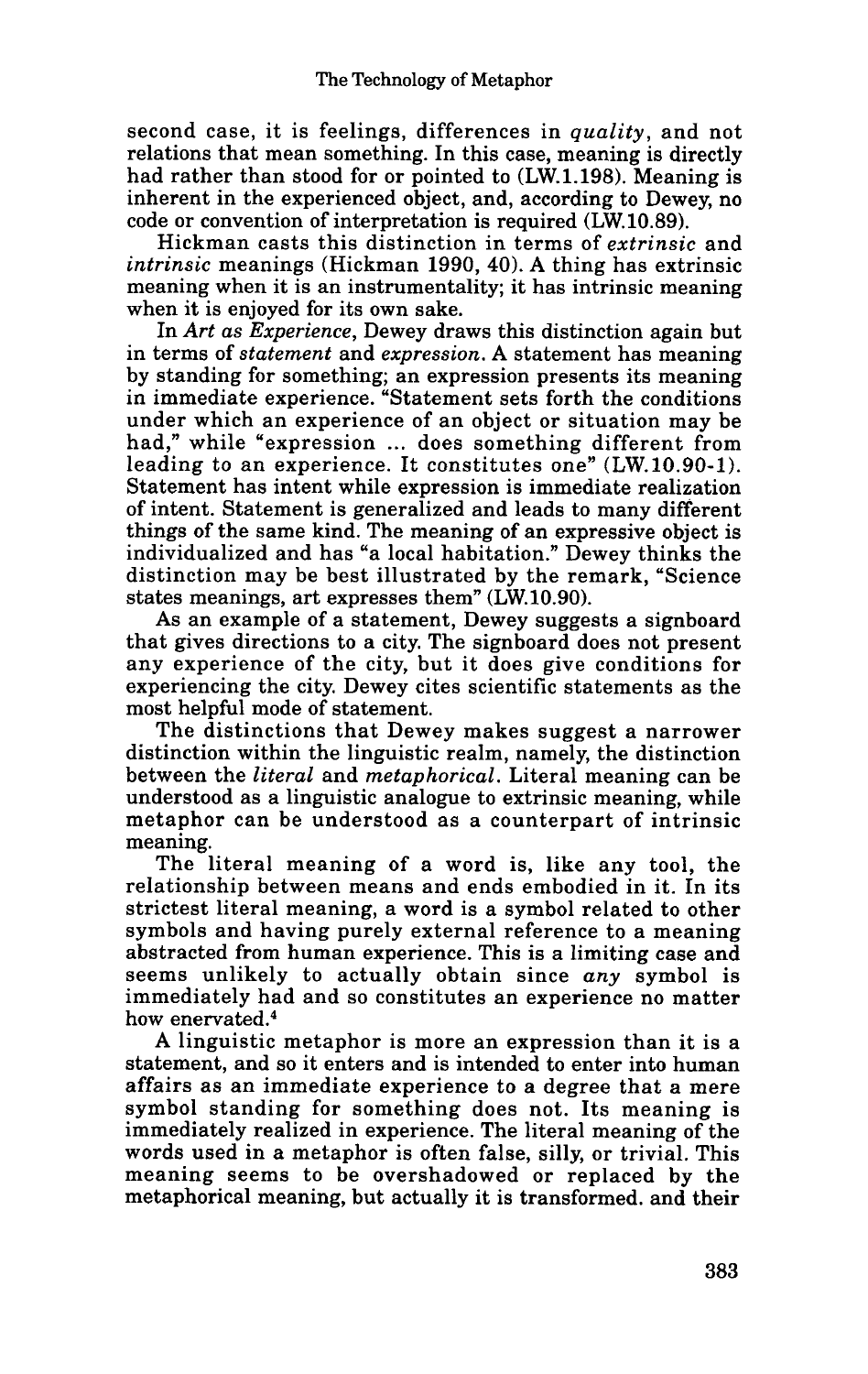Words with literal meanings carry "an almost infinite charge of overtones and resonances" which have been picked up through use, that is, through experience. The charged words provide raw material to be refined and transformed into metaphors just as natural ebullitions and awareness of intent were transformed into meaningful words (LW. 10.245).

The interflow between statement and expression or extrinsic and intrinsic meaning makes rigid compartmentalizing **of** the two kinds of meaning unsound. Hickman writes, "There is a continual passing back and forth in consciousness between them; each has some of the flavor of the other" (Hickman 1990, 27-28). And Dewey writes, "There exists no disjunction between aesthetic qualities which are final yet idle, and acts which are practical or instrumental. The latter have their own delight and sorrows" (MW. 10.330).

When a spring day is a delicious peach to be sucked, savored, and devoured, salient accumulated values, overtones and resonances of words used literally are fixed and retained in metaphor. Metaphor is a further growth out of literal language. Words, as tools, as meaningful, are experienced *immediately* in addition to their function as mere symbols, and *that* immediate experience is fixed in metaphor. The words are no longer used in a statement but are an expression of immediately realized meaning.

Dewey writes that when meaning is introduced it "is extended and transferred, actually and potentially, from sounds, gestures and marks, to all other things in nature" (LW.1.137-8). **A** meaning is a generalization of consequences of particulars. It is a relationship found in particular experience and marked out because it is useful in other situations. Meaning spreads as aspects of immediate experiences are brought under established means-end relationships. Things otherwise mute in their immediacy find a voice and become meaningful.

The products of the art of communication, that is, meanings spread throughout nature (including words), are materials for further acts of expression. What is distinctive about literary arts, poetry, and metaphor is that they take their material not from mere sounds or marks on a page, but rather from sounds or signs *as words,* objects already subjected to the transforming art of communication. Dewey writes, "The art of literature thus works with loaded dice; its material is charged with meanings they have absorbed through immemorial time" (LW. 10.244).

Material is charged with meanings as a result of a fixed relationship in nature, a tool, being employed in subsequent particular situations. Meaning marks the way a thing issues in experience, but the meaning does not and cannot tell the whole story. **No** meaning fixes a thing entirely in its immediacy, because no immediate experience is entirely repeatable.<sup>5</sup> An object is rife with further possibilities in immediate experience,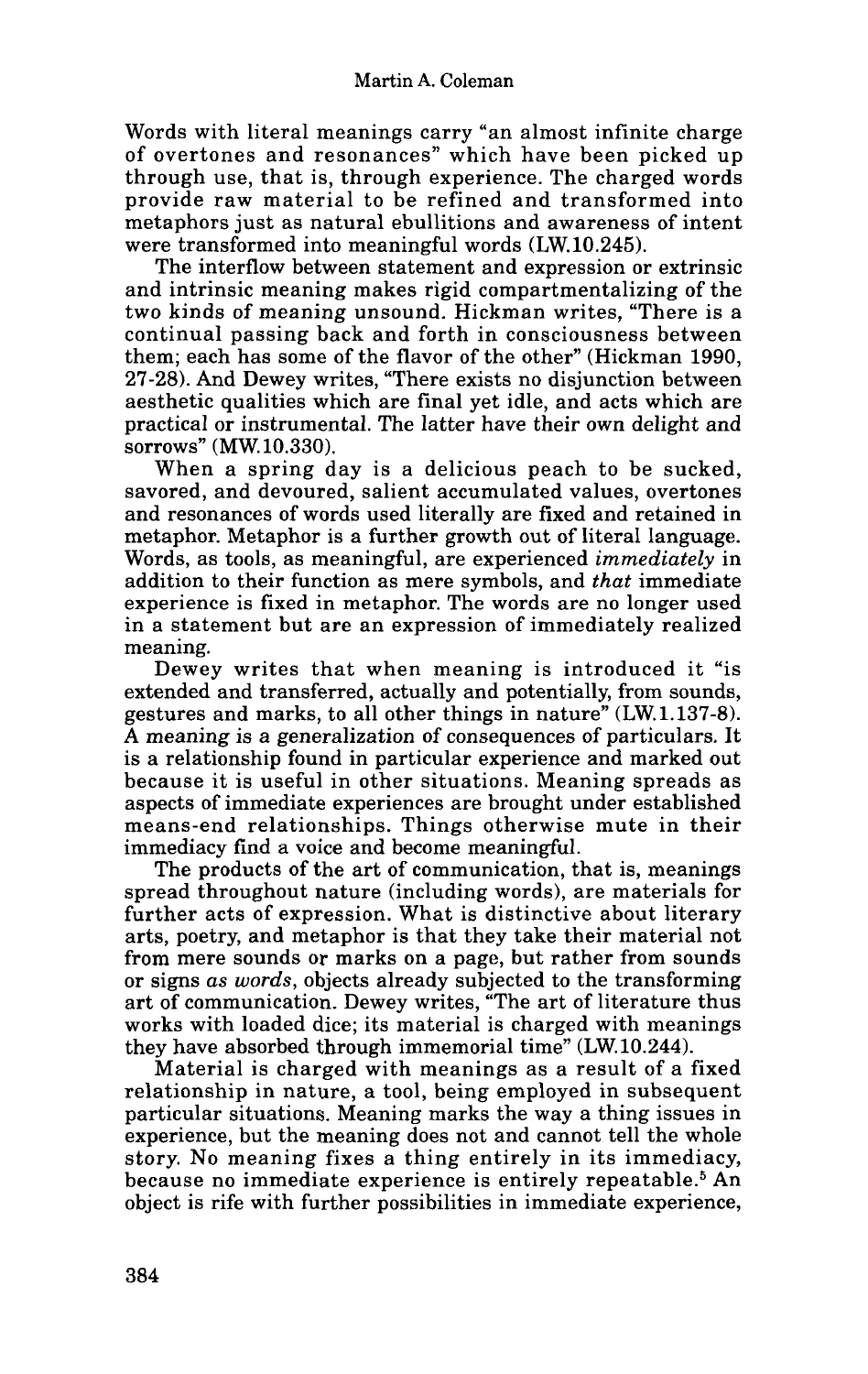possibilities not explicit in stated meanings. Because of this, a tool as a means to a fixed and known end also brings qualitatively new experiences with every application. A meaning as a means-end relationship includes unexpressed potentialities. These potential meanings are spread throughout nature in communication and find a voice in further expressive acts. These meanings accumulate in the actual usage of words in communication and can be taken up and expressed in metaphor.

Given that the metaphor is a work of art, it, to use Dewey's words, "clarifi[es] and concentrat[es] meanings contained in scattered and weakened ways in the material of other experiences" **(LW.** 10.90). Clarification and concentration is a refinement of antecedent materials in order to produce a new object. An explanation of this refinement is aided by consideration of the notion of *pervasive quality* as discussed in Dewey's **1930** essay, "Qualitative Thought" **tLW.5.243-62).** 

Pervasive quality is a regulative factor in thought. It is what holds together details. Consider the following example: An account is related to a listener who follows and understands every detail. But the listener believes the story to be about Jane when really it is about Jean. After hearing the full account, the listener learns that the story really is about Jean. At that point every detail remains the same, yet their color and weight change. They hang together in a different way. The story is now different in that the underlying pervasive quality has changed.

Every thought is subject to pervasive quality. Thinking does not occur without pervasive quality. Nothing is given apart from thinking and then later assigned quality by thought. To think otherwise is to deny thought a role in determining the subject matter of knowledge and to restrict the role of thought to "setting forth results ... of knowledge already attained in isolation from the method by which it is attained" **(LW.5.245).** 

To elucidate this view, Dewey introduces the terms *situation*  and *object.* "Situation" denotes a complex existence, the various parts of which cohere due to a quality that dominates and pervades throughout. "Object" denotes an element distinguished and abstracted from the whole. Objects necessarily are determined in relation to a situation. To fail "to acknowledge the situation leaves, in the end, the logical force of objects and their relations inexplicable" **(LW.5.246).** Objects are outcomes of inquiry or reflection; they "are the *objectives* of inquiry" **(LW.12.122).** The situation that prompted the inquiry is necessary to explain the meanings and values of objects. Otherwise, objects are regarded as self-sufficient and self-enclosed entities leading nowhere and bearing mechanical and arbitrary connection rather than intellectual connection.

A situation cannot be made explicit or articulated. Anything made explicit is a distinction of the situation and, thus, an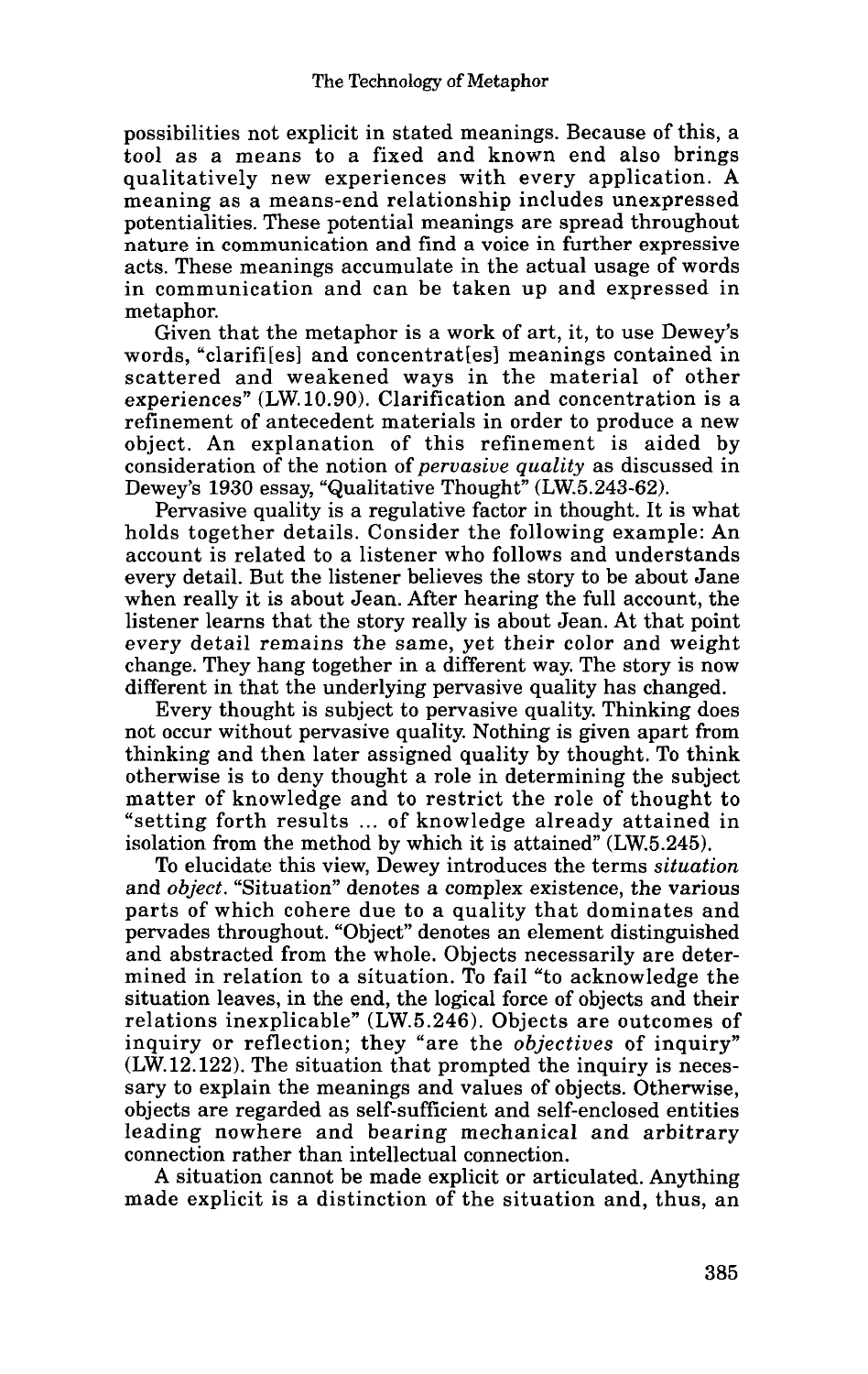object. Distinctions are guided by awareness of pervasive quality. This awareness often begins as a vague impression, a hunch, an intuition. This is the beginning of reflection and of analysis of the undifferentiated situation.

Pervasive quality is recognized only if a situation is problematic and demands resolution into helpful objects. Awareness of pervasive quality corresponds to awareness of intent in blind impulsion. In both cases resistance calls out reflection in order to solve a problem.

Distinctions in a situation emerge as the pervasive quality of a situation is "symbolized in an intellectual and propositional form" **or** put into words **(LW.5.254).** Dewey writes,

the quality, although dumb, has as **a** part of its complex quality a movement or transition in some direction. **It** can, therefore, be intellectually symbolized and converted into an object of thought. **(LW.5.254)** 

The movement **or** transition is a directedness toward a goal, a means-end relation. This is precisely what symbols **or** words fix for future use. A pervasive quality is symbolized by stating "limits and ... [the] direction of transition between them" **(LW.5.254).** These limits are the subject and predicate of a proposition. The subject represents a pervasive quality as means **or** condition, and a predicate represents an outcome **or**  end towards which the subject moves **(LW.5.255).** In the proposition, "That tastes sweet," "That" and "sweet" mark the limits of the moving quality, and "tastes" defines the direction of that movement.

Dewey applies what has been said about pervasive quality to a discussion about association of ideas. **An** underlying pervasive quality is essential to the connections in thought that are often taken as examples of associations of ideas. Since the connections made in metaphors are especially striking examples of phenomena often regarded as associations of ideas, it seems reasonable to further apply Dewey's conclusions to the present discussion of metaphor.

According to Dewey, when a troubling thought calls to mind the sting of an insect **or** where changing fortunes suggest the ebb and flow of tides, the association of these ideas cannot be explained by physical **or** temporal conjunction. So many other things could be said to be conjoined with any given element in space and time that any particular association requires further explanation. Similarity explains nothing since association is prior to similarity; the association is made first in order to assert similarity. Neither the idealistic identification **of** form n **or** an actual existential identity among differences can explain similarity, because, according to Dewey, form is not an element among others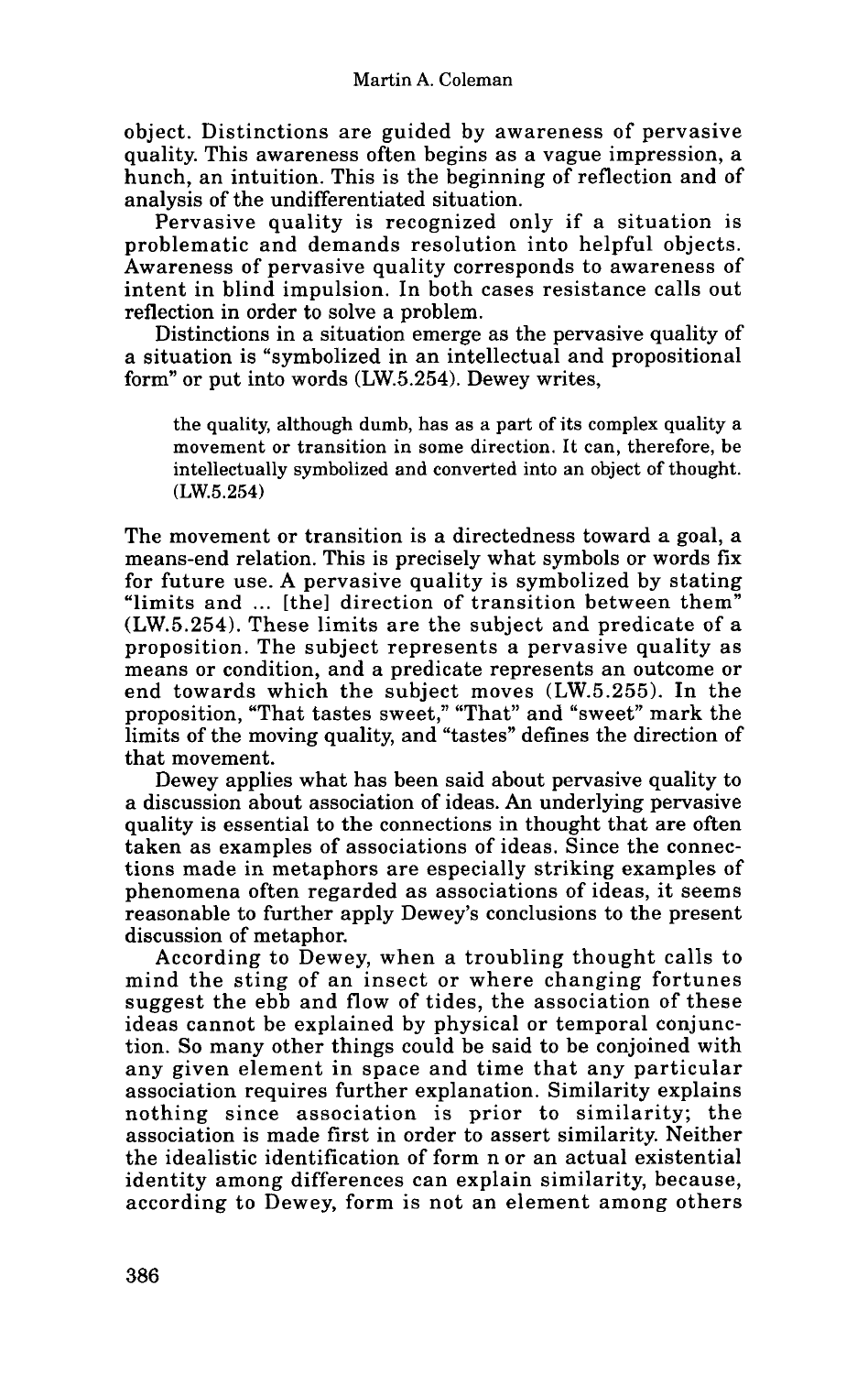that admits of isolation. Identity of form results from comparison and is not prior to reflective analysis.

Pervasive quality, as that which holds together details and connects thoughts, explains association and similarity. It shows that thinking is controlled association rather than association being the result of thinking. Pervasive quality as explanation avoids appeals to psychical connection of ideas **or** idealistic identification of the ontological and logical **(LW.5.260).** 

The notion of *assirnilution* explains how pervasive quality functions in association. **For** example, recognition of pervasive quality enables one to assimilate a spring day to a peach. Assimilation is the basis for further recognition of similarity and so is prior to the perception of similarity, but it does not itself involve any direct comparison. Assimilation comes first and does not necessarily result in a judgment of likeness. The further act of judging likeness is made possible by symbols, after the pervasive quality is first put into words.

Dewey writes, "Assimilation' denotes the efficacious operation of pervasive quality; 'similarity' denotes a *relation. Sheer* assimilation results in the presence of a single object of apprehension" **(LW.5.261). To** identify something as a particular thing is to assimilate the present experience to accumulated prior experiences, that is, the present experience is experienced as qualitatively continuous with the prior experiences. Dewey writes that "the net outcome of prior experiences gives a dominant quality ... to a perceived existence" by which it is identified as a particular object of prior experience **(LW.5.261).**  That is, prior experiences furnish the pervasive quality for identifying a present experience.

When one picks out a spring day as a spring day this is sheer assimilation. And when one picks out a spring day as a peach without yet making a comparison, this too is sheer assimilation. The difference between the two cases of assimilation is the likelihood of resistance to the assimilation. In the case of assimilation of a spring day to a spring day there is not likely to be resistance to the assimilation and no qualitative irritation that demands soothing. No further distinctions are made and no inquiry regarding the object is carried out.

In the case of assimilating a spring day to a peach, the quality of the identification will likely be unsettling and disturbing. Dewey writes, "Passage from this object to some other implies resistance to mere assimilation and results in making distinctions .... The result is an explicit statement **or**  proposition" **(LW.5.261).** The situation may become problematic and may then be resolved into further distinct terms: the single object of apprehension, the spring daylpeach, comes apart, and a relation of similarity is established. A proposition is formulated, and inquiry proceeds in order to determine the warrant for its assertion.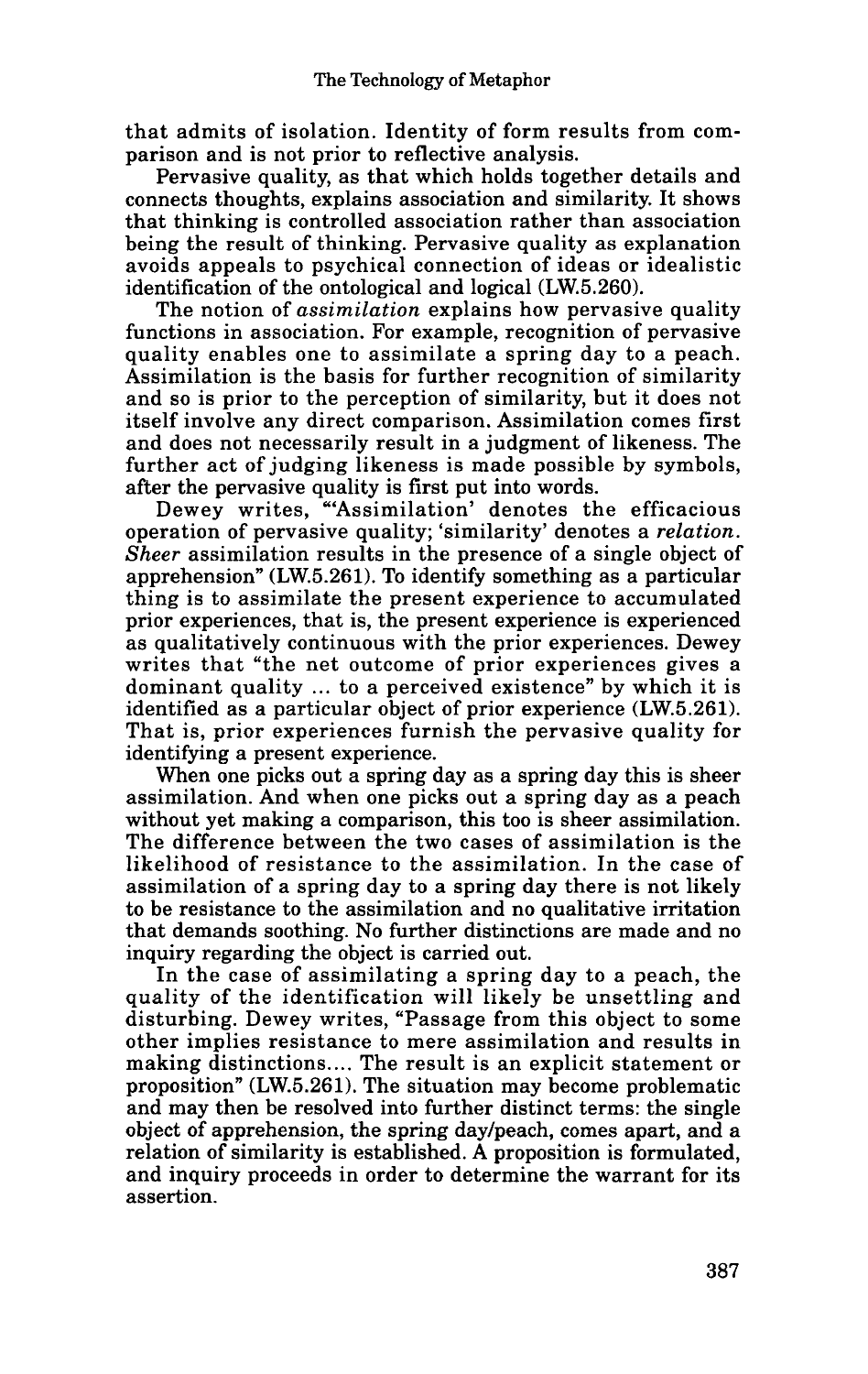The distinction between the literal and the metaphorical seems to emerge as one between the absence and presence of resistance to assimilation. To say this present experience is what it literally is implies no resistance to assimilation, whereas the case of metaphor does indicate resistance. But what is the distinction between a metaphor and a mistake? This determination depends on context, and on this more than on a speaker's intention. If the single object of apprehension comes apart, is formulated as a judgment of similarity relevant to the situation, and *then* leads nowhere regarding the settling of the situation, then one would probably want to call it a mistake. For example, assimilating the experience of a piece of rubber tubing to that of a snake would be a mistake in the context of a naturalist's fieldwork. But in another context, as the object is distinguished and a relation of similarity is established, the similarity could prove to be fruitful. Identifying coiled tubing as a snake in a description of a place where one felt uncomfortable and threatened might be an enlightening metaphor in conveying the speaker's immediate experience of the place. Context is more important than intention because assimilation (which seems to be unintentional by definition) that encounters resistance may turn out to be the best way in which to communicate the immediate experience of the speaker. $6$ 

A metaphor, then, is a case of assimilation which encounters resistance and yields a fruitful judgment of similarity. But what is the difference between a metaphor and any other judgment of similarity, say a simile?<sup>7</sup> There seems to be a functional difference in that sometimes a simile is more appropriate than a metaphor. The difference essentially is one of degree. A metaphor denotes a stronger qualitative connection between experiences. While the resistance to assimilation distinguishes it from the literal, the metaphorical marks and maintains the identification of some qualitative aspects of different experiences. **So** it may be that a spring day is not just *like* a peach, but one really may smell, taste, and feel in a way identical to and continuous with the experiencing of a ripe, juicy piece of fruit. And the end of the day may leave one with the same general, sensuous satisfaction that one experiences after consuming an exceptional peach. Perhaps the difference is clearer in the case in which one says that X is *like* a pig and that Y *is* a pig. The simile states similarities based on limited likenesses. **X** may exhibit some isolated behavior that is similar to that of a pig, but experiencing X does not seem continuous with experiencing a pig. The metaphor expresses more strongly a transferred purpose or response, that is, a readiness to respond to Y in a way that is identical to and continuous with the way in which one **would** respond to a pig.\* Y may behave in a way that "crosses the line," is not mere mimicry, and appears in salient ways quite continuous with the actual behavior of a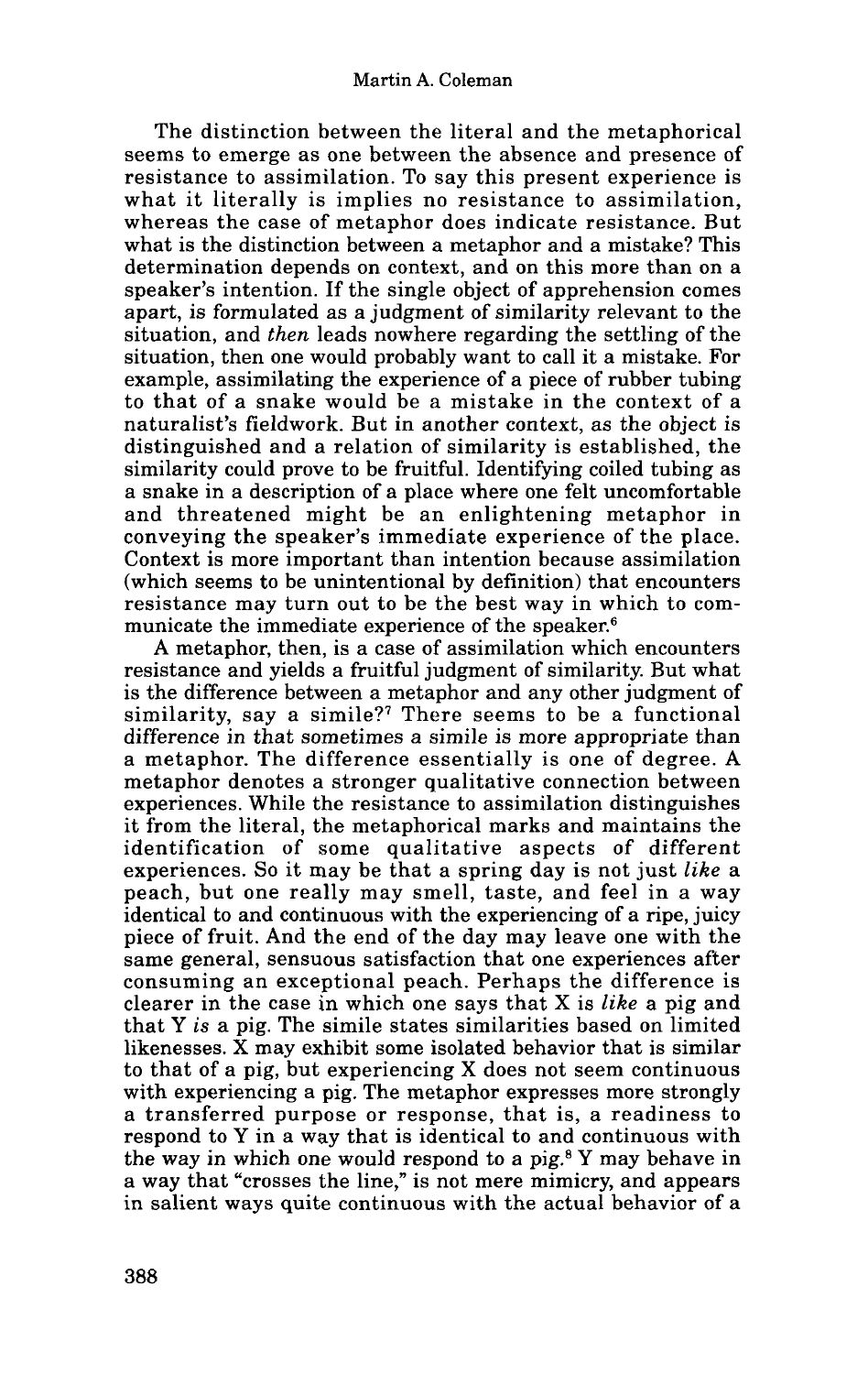pig. The difference between simile and metaphor seems to be one of strength of response to an object.

The famous richness **of** metaphor is explained by the infinite concreteness of experience from which it draws its meaning. All meanings, no matter how literal, as means, point to consequences that are unique experiences. As John J. McDermott says, "Experience ... teems with relational leads" (McDermott **1981,** xxv). And so the tools that lead to experience teem with potentialities. It is the often unacknowledged richness of literal meaning in the experiences to which they point that leads to metaphors and their richness.

The insights that metaphor intimates, suggests, **or** brings to fruition are new determinations of a situation. The resistance to assimilation that prompts new determination varies in intensity. When the resistance to assimilation is great and yet a qualitative connection remains, then a metaphor may turn out to be the only way to say something that must urgently be said, for example, in scientific discourse. In other cases, a heightened sensitivity to the slightest resistance may give rise to metaphors. Attention to pervasive quality, a commitment to not letting it slip by as situations are determined along well-worn tracks of the literal, can give rise to poetry and penetrating insights into human existence-often at the same time. A determined ignorance of pervasive quality (as much as that is possible) is akin to the shunning of ultimate meanings.

Because of their ability to express new qualitative relations and modes of response, metaphors can prove useful in opening new fields of experience and activity. This is true not only in poetry but also in fields which are more often characterized by the use of language and symbols that fall closer to the literal end of the spectrum. In fact, Edward 0. Wilson writes in his book, *The Diversity of Life,* that

**The best of science doesn't consist of mathematical models and experiments, as textbooks make it seem. Those come later. It springs fresh from a more primitive mode of thought, wherein the hunter's mind weaves ideas from old facts and fresh metaphors and the scrambled crazy images of things recently seen. To move forward is to concoct new patterns of thought, which in turn dictate the design of the models and experiments. Easy to say, difficult to achieve. (Wilson 1992,5)** 

This scientist's words seem to summarize the discussion to this point. The primitive mode of thought of the hunter's mind is the fundamental effort to overcome obstacles by drawing on past experiences. Weaving and concocting are technological transformations **or** means of altering environments. Fresh metaphors emerge from the concoction and bring new patterns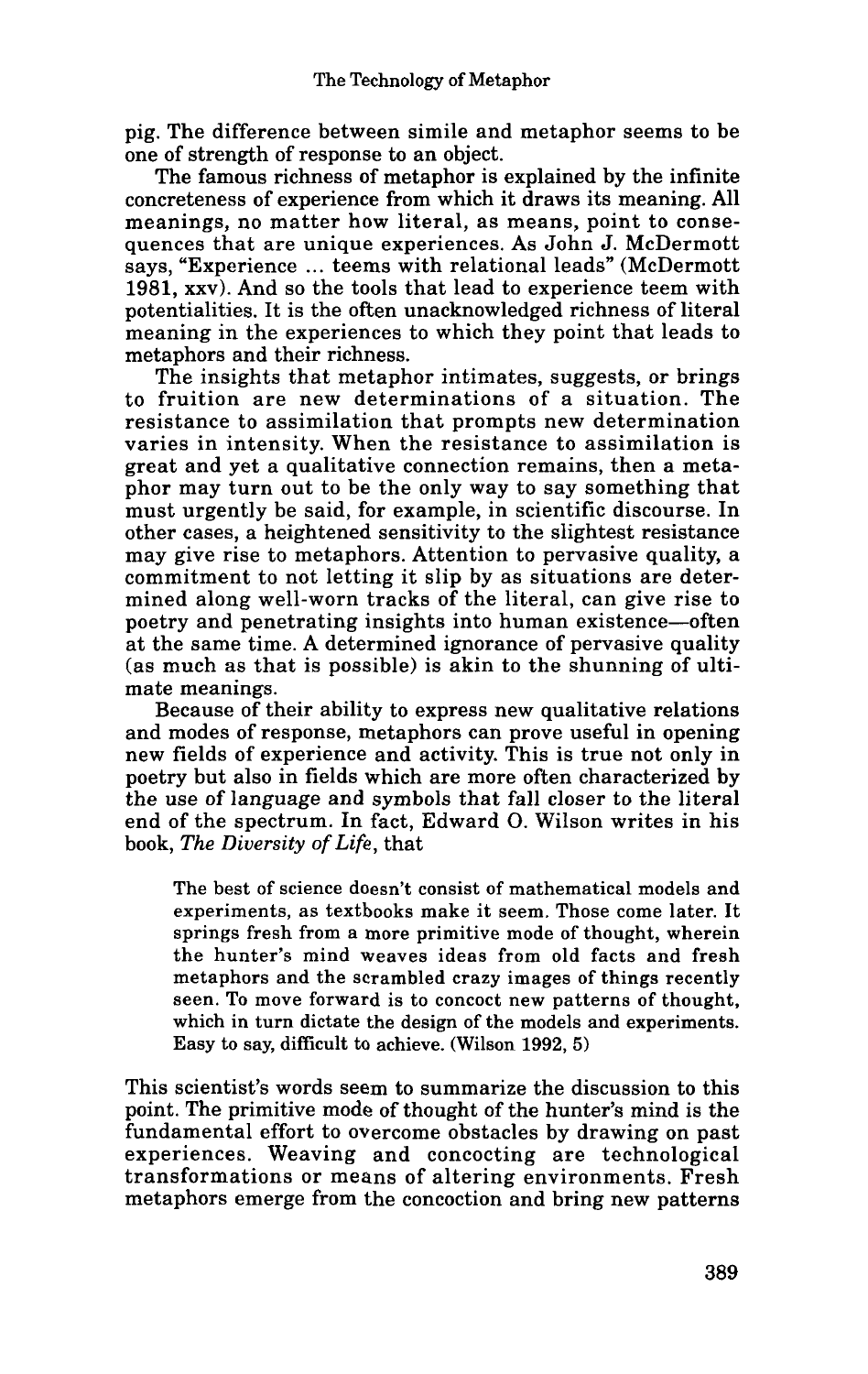of thought. And all of this is aimed at moving forward, growing, spreading meaning, and promoting further experiencing.

The metaphor of the universe as a fantastically complex mechanism moved science beyond the Medieval period and enriched human experience immensely. The tool of the mechanistic metaphor led researchers to respond to their experiences in new and productive ways by leading them away from essences and ends and toward relations and instrumentalities. But no tool works equally well in all situations. And situations that result from modification by a tool may have outgrown that very tool. Put another way the tool may wear out in proportion to its modification of subsequent situations until it becomes impotent or even an impediment, and then new tools are called for.

To say that tools wear out or become outmoded is a general way of saying that an expression is subject to becoming a statement. Original works of art can come to *stand* for something rather than express meanings in themselves. Literary arts are especially subject to conversion from expression to statement. They are, says Dewey, "most subject to convention and stereotype" (LW.10.245). This is to say that metaphors are mortal. What were once vibrant expressions become rigid, conventional statements or what are often called dead metaphors.<sup>9</sup> The poetical, the expressive, the metaphorical can be, as Dewey says, "rubbed down by attrition in use to be mere counters'' (LW. 10.246). Repeated use makes the metaphor less striking as resistance to assimilation is worn away until it becomes functionally literal. Ironically, metaphors are killed off by the same thing which makes their raw material so fertile for new acts of expression-actual use in communication. **A** cycle of life, growth, and death is now apparent in human expression.

The last sentence (and both of the opening texts) taken with the title may prompt one to remark on the mixing of organic and technological metaphors. This mixing is, following Dewey, intentional. Dewey writes of the "fruit of a technology [that] can breed further technology" (LW.6.66) and the "[ilncreased maturity of  $\ldots$  procedures and techniques" (LW.15.85). I hope to have shown how language as a fruit of technology breeds the further technological product of metaphor through increased maturity of linguistic techniques.<sup>10</sup> In other words, the present discussion has been an attempt to naturalize technology and show how human technological activity grows out of organic changes in the particular area of a certain linguistic activity, namely the area of metaphorical expressions.

It is the continuity of organic changes with technological processes that is fundamental to the continuity of natural ebullitions with language as well as the further continuity within language of the literal with the metaphorical. With the production of metaphor one sees the turning back of linguistic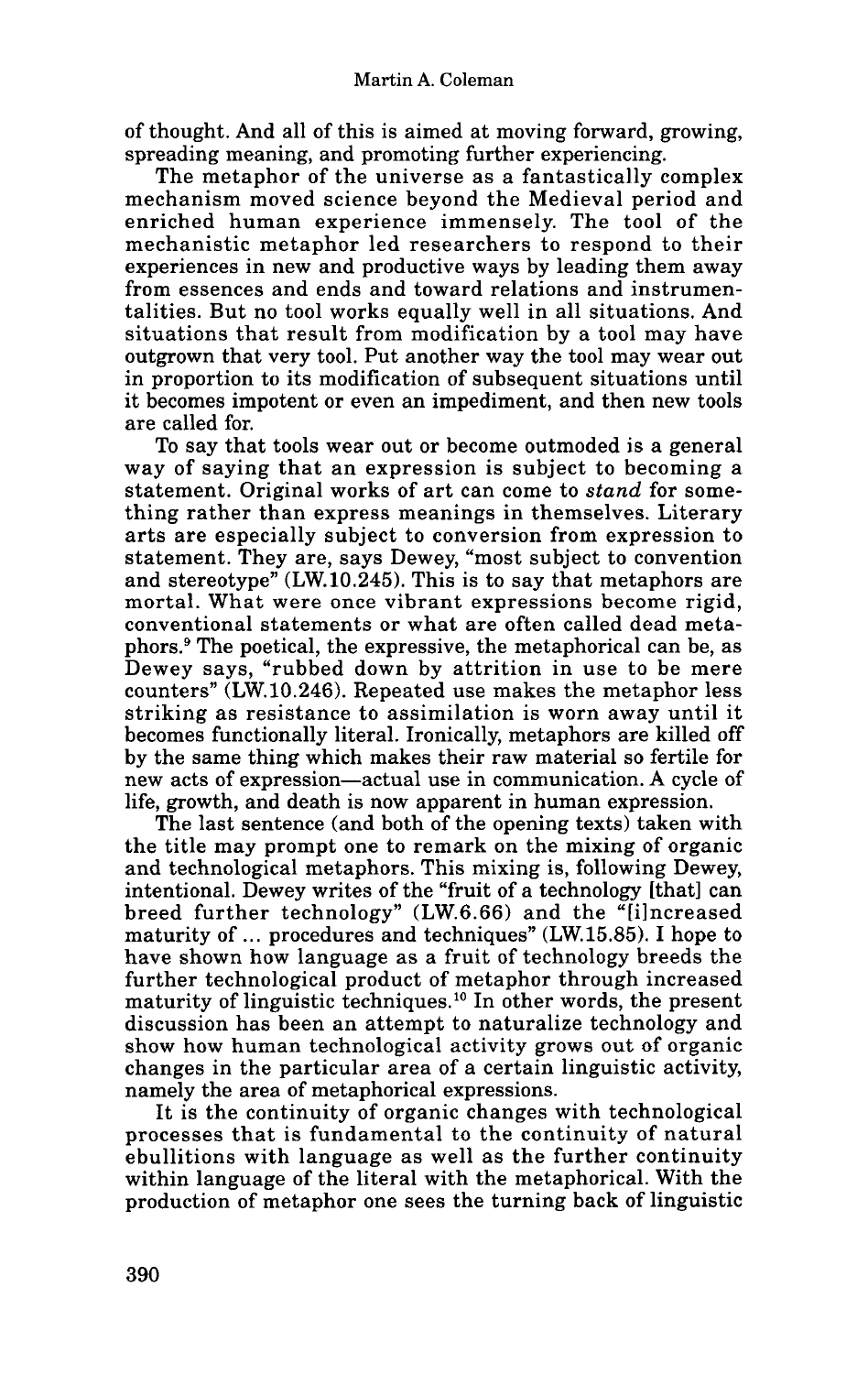experience "upon itself to deepen and intensify its own qualities" (LW. 10.41). There can be no clear-cut distinction between kinds of meanings, and so no clearly distinguished kinds of meanings called literal and metaphorical; rather, there is expansion and growth of meaning (as well as stagnation and death making the way and calling for further growth). Language is not closed off or separated into neat compartments. It moves toward new meanings.<sup>11</sup>

## **Notes**

Quoted in Lizette Alvarez, "It's the Talk of Nueva York: The Hybrid Called Spanglish," *New York Times 25* (March 1997) A, 15.

Davidson denies any meaning to metaphors beyond the literal meaning of the words used. Any effects of metaphor are intimated, invited, suggested, provoked, or shown rather than meant; but how this occurs is not explained.

Standard reference to John Dewey's work are to the critical (print) edition, *The Collected Works of John Dewey, 1882-1953,* edited by Jo Ann Boydston (Carbondale and Edwardsville: Southern Illinois University Press, 1969-1991), and published in three series as *The Early Works* (EW), *The Middle* Works (MW), and *The Later Works*  (LW). These designations are followed by volume and page number. "LW.1.146," for example, refers to *The Later Works,* volume 1, page 146.

This is why Dewey says that in a pronounced instance of meaning (that is, in the essence of an object as he functionally defines it) "feeling and understanding are one; the meaning **of** a thing is the sense it makes" (LW.1.144) with sense being understood as the immediate qualitative difference that is had in the experience of the meaning.

LW.1.150; LW.10.51; LW.10.100.

Of course, a mistake may also indicate something about a speaker's immediate experience; but insofar as it is a mistake, it is not means of communication-it signals rather than expresses something about the experience of the speaker.

**A** simile is a comparison using "like" or "as." For example, "words are like currency."

Such a response would, of course, depend on one's prior experiences with pigs. Perhaps in the case of this particular phrase one would most likely respond as one had seen others respond when using this phrase; in other words, this particular metaphor is conventional-more dead than alive with extralinguistic experiences.

<sup>9</sup> Davidson gives the examples "mouth of a river" or "mouth of a bottle." "Mouth" is used literally in these phrases, but Davidson supposes that once upon **a** time bottles and rivers did not literally have mouths.

One could think of cliches as sharing a fate similar to dead metaphors; one might say they are birds of a feather. Yet it is worth thinking about how further experiences can sometimes reanimate what has been pronounced dead (in other words, I do not want to be read as discounting the meaningfulness or depth of clichés).

**lo** This is not to suggest absolute priority of literal meaning. **As**